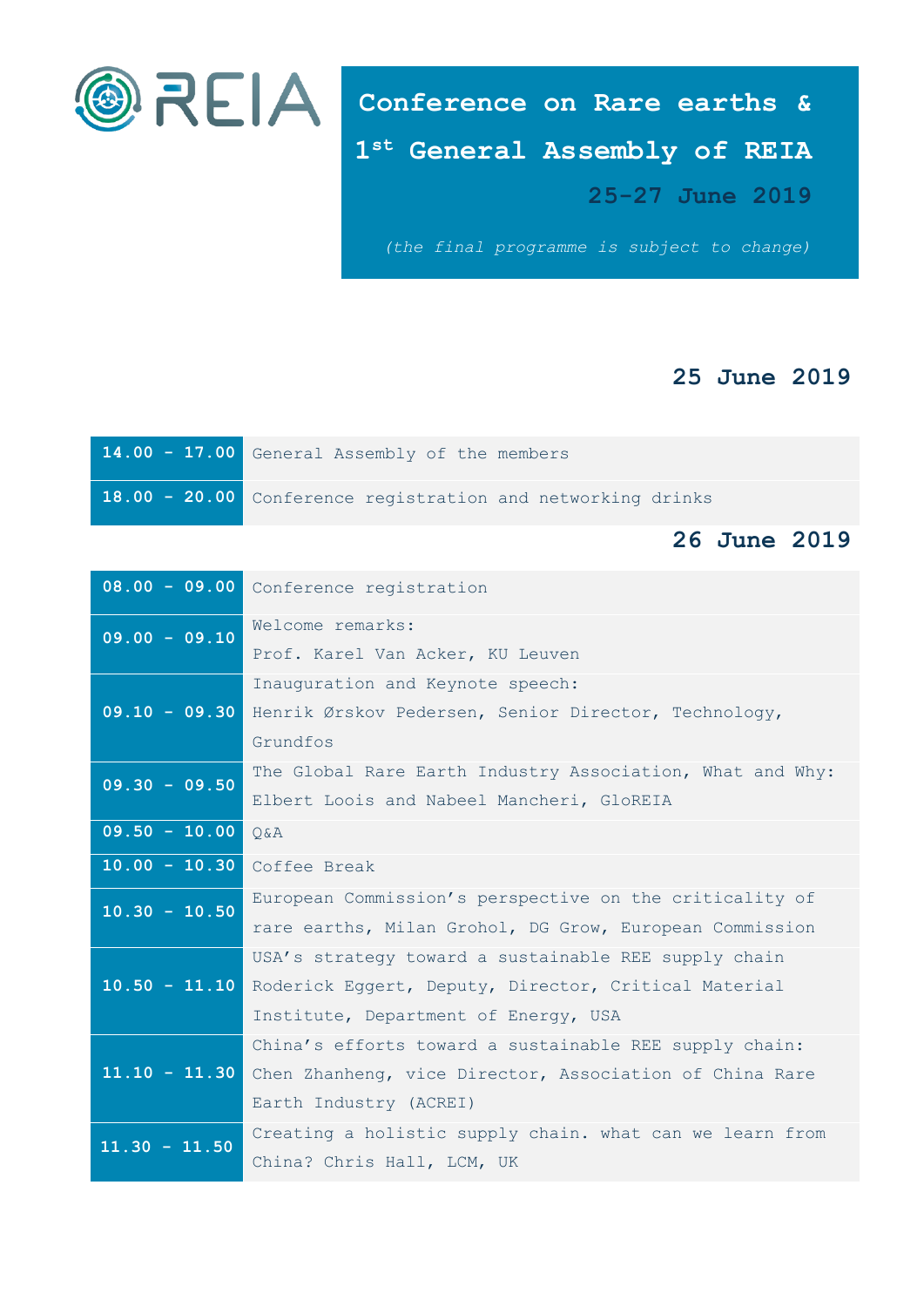| $11.50 - 12.15$ | Q&A                                                                                                                                                                                                                                                                                                                                                                                                                                                  |
|-----------------|------------------------------------------------------------------------------------------------------------------------------------------------------------------------------------------------------------------------------------------------------------------------------------------------------------------------------------------------------------------------------------------------------------------------------------------------------|
| $12.15 - 13.15$ | Lunch                                                                                                                                                                                                                                                                                                                                                                                                                                                |
| $13.00 - 13.15$ | Special screening of a video on REE4EU project's pilot<br>plant operations of REE magnet recycling:<br>Nader Akil, PNO Consultants, Brussels-EU office                                                                                                                                                                                                                                                                                               |
| $13.15 - 14.15$ | Sustainable supply chain:<br>Chair: Martin Tauber, International Magnesium Association<br>1. Solvometallurgy for the separation of rare-earth<br>elements: Bieke Onghena, KU Leuven<br>2. A REE life cycle inventory (LCI) data base: a<br>benchmarking tool for the industry: Gwendolyn Bailey,<br>GloREIA<br>3. FairMagnet value chain: a step toward tracing REEs,<br>Thomas Brugger, Brugger Magnet System & Lutz<br>Berners, Berners Consulting |
| $14.15 - 14.35$ | Q&A                                                                                                                                                                                                                                                                                                                                                                                                                                                  |
| $14.35 - 15.35$ | Toward diversity of supply<br>1. Sustainable supply chain-1 Lynas Corporation<br>2. Sustainable supply chain-2 Arafura Resources<br>3. Sustainable supply chain-3 Mkango Resources                                                                                                                                                                                                                                                                   |
| $15.35 - 15.45$ | $Q$ & $A$                                                                                                                                                                                                                                                                                                                                                                                                                                            |
| $15.45 - 16.15$ | Coffee break                                                                                                                                                                                                                                                                                                                                                                                                                                         |
| $16.15 - 17.15$ | Best practices for a transparent supply chain<br>Chair: Ian London<br>1. Developments in international standardization of<br>REEs: Cunzhen MA, Chairman, ISO-TC 298<br>2. Why It Pays to Know your Ore: Genetic Models and<br>Exploration Tools from SoS RARE: Adrian Finch,<br>University of St Andrews<br>3. Best practices in EU supply chain:<br>Badri Veluri- Grundfos                                                                          |
| $17.15 - 17.30$ | Q&A                                                                                                                                                                                                                                                                                                                                                                                                                                                  |
|                 | 27 June 2019                                                                                                                                                                                                                                                                                                                                                                                                                                         |